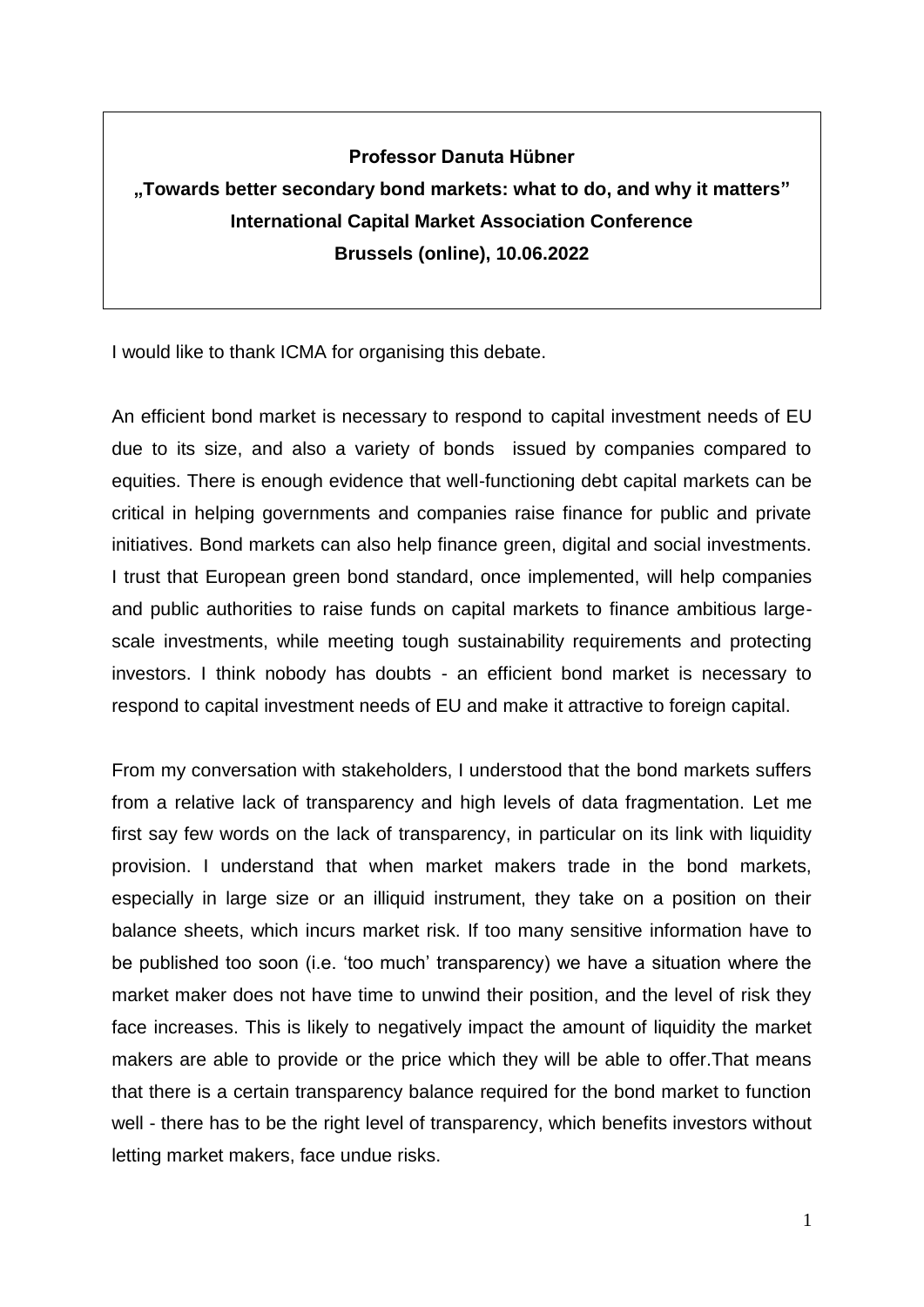The first MiFIR addressed this balance by introducing requirements for more transparency in the publication of bonds trading while also introducing deferrals for trades in illiquid bonds or above specific sizes. Unfortunately, the complex rules and the national discretion in calibrating the deferrals mean that today market participants face highly complex transparency rules. And I hear that in the current system around 96 per cent of bond deals do not have to be reported to the market immediately because they are subject to deferrals.

On the data fragmentation issue let me go back to the first MiFIR which required venues and investment firms to publish the price, volume and time of transactions "as close to real-time as technically possible" to improve post-trade transparency within the fixed income markets. Still the situation today is characterised by a fragmentation and lack of standardisation across trading venues and across the 15 Approved Publication Arrangements (APAs). Venues and APAs often use nonstandardised formats, and the data can be difficult to access.

There are also instances of data being reported inaccurately. This makes the collection of accurate data to understand the real price of a bond, highly challenging. If we address adequately this fragmentation and lack of standardisation, it can help improve the accuracy of data, refine and improve trading protocols, and enhance the trading opportunities for the end investor. Less fragmentation of data can increase the international attractiveness of the European bond markets.

As you know, the current MiFIR proposal seeks to improve the transparency regime and address data fragmentation. This in turn can favour liquidity provision and international access to the EU bond markets. What can be done is essentially focused on two main measures:

- harmonising the rules on deferrals
- Introducing a post-trade consolidated tape for all bond instruments

On the deferrals, the exact calibration of the new regime will be the result of the political negotiations between the co-legislators. I trust that harmonisation of the current regime - which offers the National competent authorities (NCAs) large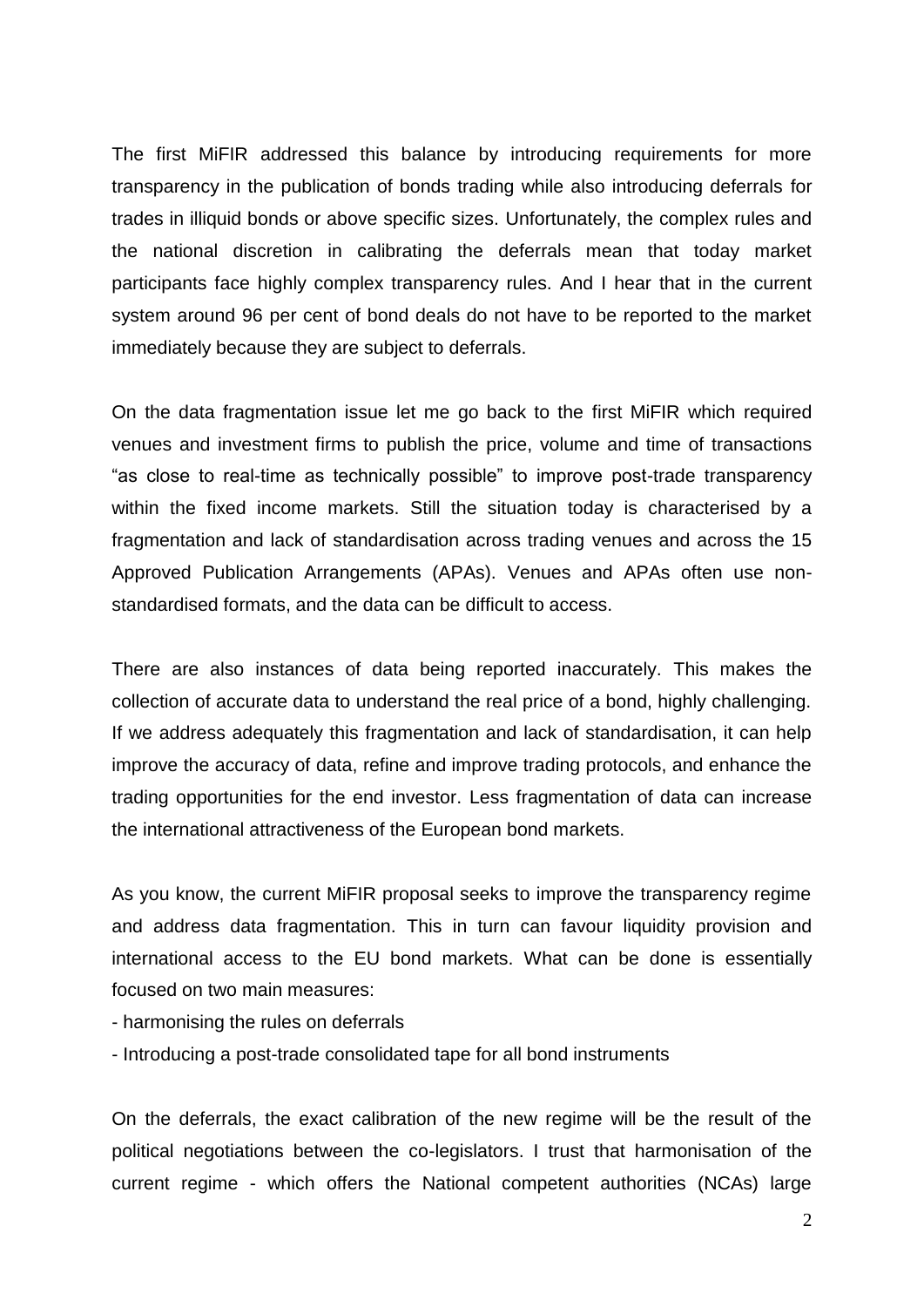discretion in establishing deferral periods - will provide market participants with common rules and therefore increased post-trade transparency. The objective should be to agree on the shortest possible deferrals for trades in liquid instruments where the risk faced by the market maker is minimal.

For large trades - or trades in illiquid bonds - either only volume, or both volume and price, should be masked for a time that is considered sufficient for the market maker to unwind their position. But harmonised deferral regime does not solve the fragmentation of data. A consolidated tape for bonds would bring the information into an accessible central location and provide an accurate picture of market activity improving the real-time data quality and providing a consolidated view on the price of bond instruments. The Consolidated Tape for bonds could add a lot of value to the European Capital Market - and for this reason, there may be justification for its introduction as the first Consolidated Tape in Europe. It will provide a true reflection of transparency; improve execution outcomes and the service provided to end investors, mainly asset managers acting on behalf of their clients such as insurers, pension funds as well as retail investors.

Co-legislators also have to consider how to improve the current data standards to make sure that the CT provider is able to effectively aggregate data. ESMA - in coordination with the Commission and market experts - should be tasked with looking at whether and how the current RTS on data standards need to be modified to facilitate the work of the tape provider. Co-legislators could also consider the option of providing the possibility for the tape provider to have a revenue redistribution scheme in place for bonds. This could be similar to that for equities, but calibrated in a way where inaccurate or non-standardised data reporting will not be able to benefit from any monetary compensation.

Finally, on the international competitiveness, a more transparent and lessfragmented bond market, where data are more easily accessible and readable, will be more attractive globally. Academic literature on deferrals shows that shorter deferrals and increased transparency in the bond market lower transaction costs. And in the US it has been shown that the estimated reductions in trading costs was 40 to 60% after the introduction of TRACE, their CT for bonds. I would say that a